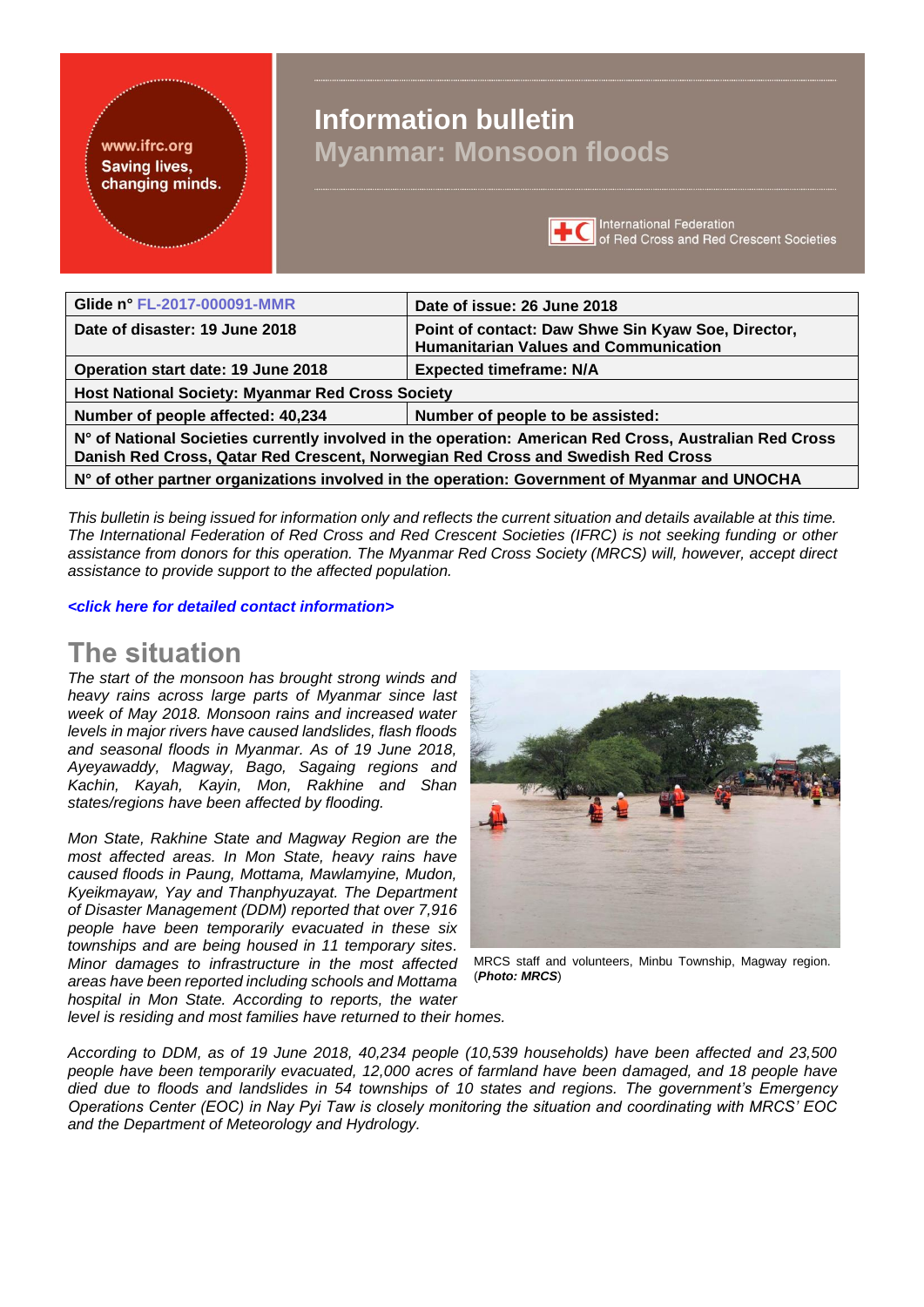

*The Government of Myanmar is issuing early warning messages and taking preparedness actions in the affected areas. Helpline numbers and messages on preparedness measures and information on potential evacuations are being broadcasted on MRTV and radio.*

*MRCS volunteers are supporting the Armed Forces, Police Force and Fire Services Department for sharing early warning information with people in affected areas, and with communities along the projected path of the flood. Search and rescue teams are on standby to be deployed if required.*

MRCS volunteers evacuating a child in flood affected in Mawlamyine, Mon State. (*Photo: MRCS*)

# Red Cross and Red Crescent action

*MRCS has been monitoring the situation from the beginning. Based on early warning, MRCS mobilized some 230 staff and volunteers from the onset of the heavy rains. The National Society is responding in ten states and regions where its volunteers have been providing early warning messages, assisting evacuations to safe places, supporting and opening temporary evacuation sites, rendering first aid and emergency health care services. MRCS has distributed food and non-food items (such as hygiene kits, tarpaulins, kitchen set, shelter tool kits, water purification tablets and oral rehydration salt) to affected people from prepositioned stocks in regional warehouses in coordination with Township Disaster Management Committees. In Minbya township, Rakhine State MRCS with the support of ICRC has provided 10 water pumps to clean flooded ponds, and 4,000 purified drinking water bottles. In total, MRCS has reached approximately 23,500 people with different forms of* 



MRCS distribution of hygiene kits and other relief items. (*Photo: MRCS*)

*assistance. Red Cross volunteers involved in rescue and evacuations have been equipped with lifebuoys, life jackets and other protective equipment.* 

*MRCS EOC is actively monitoring the situation and liaising with the Department of Disaster Management for information sharing and coordination of assistance. In addition, UNOCHA is in close contact with both DDM and MRCS. The government has not made a formal request for support. MRCS is coordinating with the Township Disaster Management Board for further support to the affected people.*

*MRCS has initiated coordination with in-country partners including American Red Cross, Australian Red Cross Danish Red Cross, Qatar Red Crescent, Norwegian Red Cross and Swedish Red Cross. Red Cross and Red Crescent Movement partners. IFRC and in-country partners stand ready to support the response and recovery operation upon MRCS request. The Red Cross Movement floods and cyclone contingency plan for Rakhine State was recently updated with the support from IFRC and ICRC. IFRC's Myanmar country office is closely monitoring the situation. No international assistance is requested from the National Society at this moment.*

#### $\Delta$

#### Click here

#### 1. Click [here](#page-0-0) to return to the title page